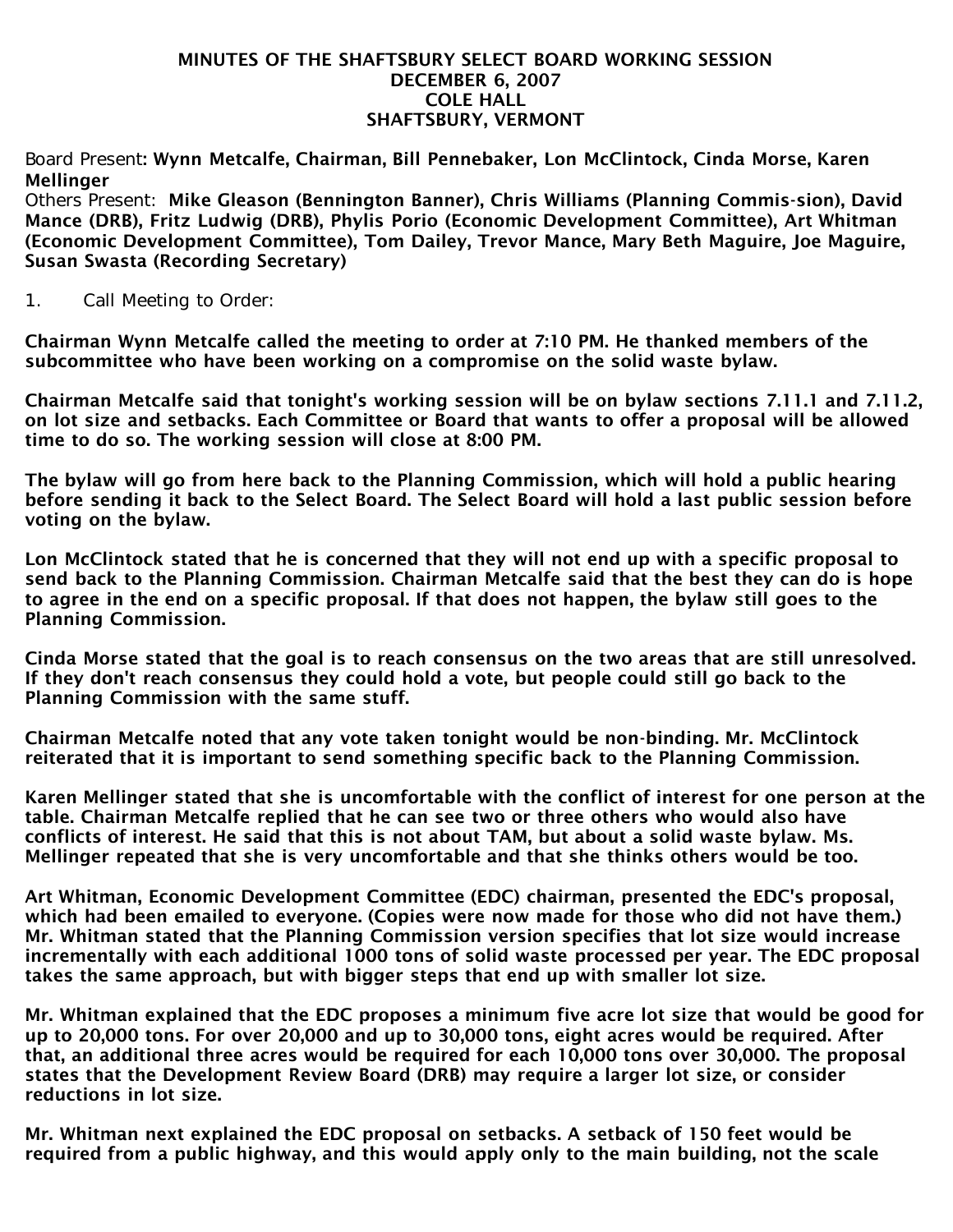house or employee parking area. The minimum setback from an Industrial zone would be 50 feet, and from a Residential or Roadside Commercial zone setback would be 500 feet. The DRB would be able to increase or decrease setbacks by up to 30%.

David Mance, representing the DRB, stated that the DRB agrees with the EDC proposal on lot size. He noted that the Bennington transfer station processes 25,000 tons per year on less than six acres and does not seem to have problems. The DRB also recommends 150 foot setback from roads and 500 feet from Residential zones, but not from Roadside Commercial because the latter may permit industrial uses.

Mr. Mance stated that Chris Williams of the Planning Commission had attended last night's DRB meeting, and had explained the Commission's proposal to rezone the Town landfill, the two 1/4 acre parcels, and the little triangular piece owned by Dailey's.

Mr. McClintock next presented his proposal. He stated that he is comfortable with the EDC proposal on lot size with one exception. He would not permit the DRB to increase or decrease lot size because there is no limitation on possible reduction, and there are no criteria.

On setbacks, Mr. McClintock recommends 175 feet from public highways. He is open to discussion on that, and noted it is not substantially different from 150 feet.

Mr. McClintock stated that there needs to be a minimum isolation distance to protect Residential and Roadside Commercial zones. He thinks 900 feet is required to do that.

He recommended that the DRB be allowed a percentage of decrease if they can identify specific measures such as hours of operation, specific technologies, or limited kinds of waste. Mr. McClintock said that he feels strongly about criteria because even if the DRB can handle a situation, if it would go to an environmental judge that person would have unfettered discretion in the absence of criteria.

Chairman Metcalfe opened the discussion to comments and questions on the proposals from others at the table.

David Mance asked if Mr. McClintock or the Planning Commission had analyzed what a 900-foot setback does with regard to available Industrial land. He showed those at the table a map he had prepared using 900 feet from Residential areas.

Mr. Whitman stated that it would be impossible to use a five acre lot unless it were deep in the industrial zone. David Mance said that Industrial land surrounded by Residential would require 83 acres if a 900-foot setback is used.

Ms. Morse stated that the intent of 900-foot setbacks is to prevent a solid waste business. She said this is a legitimate point of view, whether you agree with it or not. Mr. McClintock disagreed that the intent is to prevent a business, saying that it is to provide protection from impacts.

Ms. Morse said that these two unresolved issues (lot size and setback) represent very significant differences in how the Town Plan is to be interpreted in terms of business growth. One thing that kept coming up in subcommittee meetings was that solid waste is being treated differently from other industrial uses. Some feel that all business in an Industrial zone should be treated the same whenever possible.

Ms. Morse said that it seems inappropriate that Peckham can grow as much as it wants without comment from anyone, but potentially its impacts are as large as a solid waste facility. She said that some of us see different treatment as inappropriate. People will continue to butt heads as long as this issue is unresolved.

Mr. Whitman said that they had done a lot of research on the Bennington transfer station. The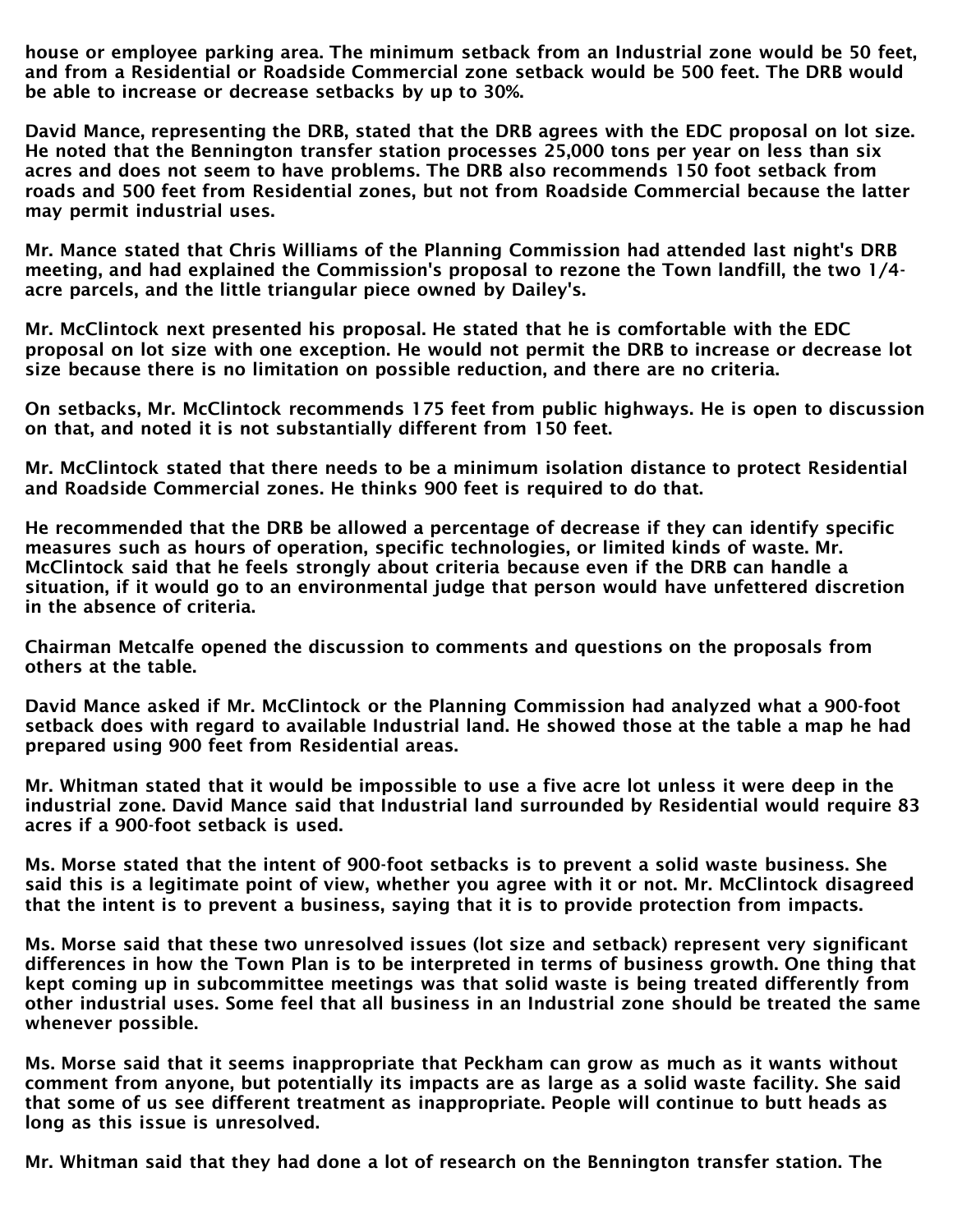closest proximity to a Residential zone is 150 feet, and the value of those homes has increased to the same extent as other Bennington homes. Mr. Whitman said that one homeowner had contested his taxes because of proximity, and had lost.

Bill Pennebaker stated that one of the key differences between the Bennington and Sunderland transfer stations is that Bennington closes at night, and Sunderland does not. He said that if a transfer station does trucking extra area should be required over the minimum five acres. David Mance noted that Bennington does begin to send trucks out early in the morning, before opening to the public.

Ms. Morse stated that she finds David Mance's map distressing and believes 900 foot setbacks limit industrial uses. Ms. Mellinger said that thinks it's just fine to have only two transfer stations. She would like to see more diverse industry. She reminded people that Shaftsbury residents had presented petitions in the past and were alarmed at large-scale solid waste operations.

Ms. Mellinger stated that Peckham has brought a tremendous amount to this town. She said that TAM seems to be running just fine. 900 foot setbacks do not bother her at all.

Chairman Metcalfe opened the session to comments from the floor.

Representing TAM, Tom Daily said that he thinks the agenda of many people is to make sure this transfer station goes out of business or can't get any bigger. He said it's wrong to discuss more transfer stations coming in because there is no evidence that more are coming. Mr. Dailey said that nothing went wrong with the TAM permit process, and that it is a perfect example of us governing ourselves.

Mr. McClintock asked Mr. Dailey if he thinks there should be no criteria to guide the DRB in adjusting lot size or setbacks. Mr. Dailey replied that he thinks there was ample criteria in the process TAM went through without tying the hands of the DRB.

Mr. McClintock asked if he is confident a judge would be able to exercise sufficient discretion. Mr. Dailey replied that if it a judge has to rule it means they have failed to govern themselves.

Trevor Mance asked where they came up with 900 feet. Mr. Pennebaker and Mr. Williams said that is not from the Planning Commission, which feels that setbacks should be scaled. Mr. McClintock said he had come up with 900 feet using physical measurements from residences. He said he is not wedded to that number. They can use reduction criteria to come up with a minimum setback.

Trevor Mance asked how they had reached this disconnect with these numbers. He noted that Mr. Pennebaker and Mr. McClintock had visited TAM and witnessed the level of noise, odors, and activity. How did they get from there to 900 feet?

Mr. McClintock replied that with the Planning Commission's approach it would be 1300 feet for 30,000 tons. He had asked people how close they would want to be from a solid waste facility, and they had said nowhere near as close as in Bennington.

Trevor Mance said that he feels like it's hysteria building on hysteria building on hysteria with regards to solid waste. Mr. McClintock asked what numbers he thinks are fair. Mr. Mance stated that the process they went through worked well and should be kept.

Ms. Morse asked Mr. McClintock if he could live with the EDC proposal on lot size if the sentence about DRB discretion to decrease lot size were removed. He said that he could.

Mr. Pennebaker suggested removing the last two EDC sentences, dealing with both increase and decrease of lot size, leaving fixed lot size, clean and simple. He stated that the DRB has control over site plan, which includes implicit authority to require change in lot size.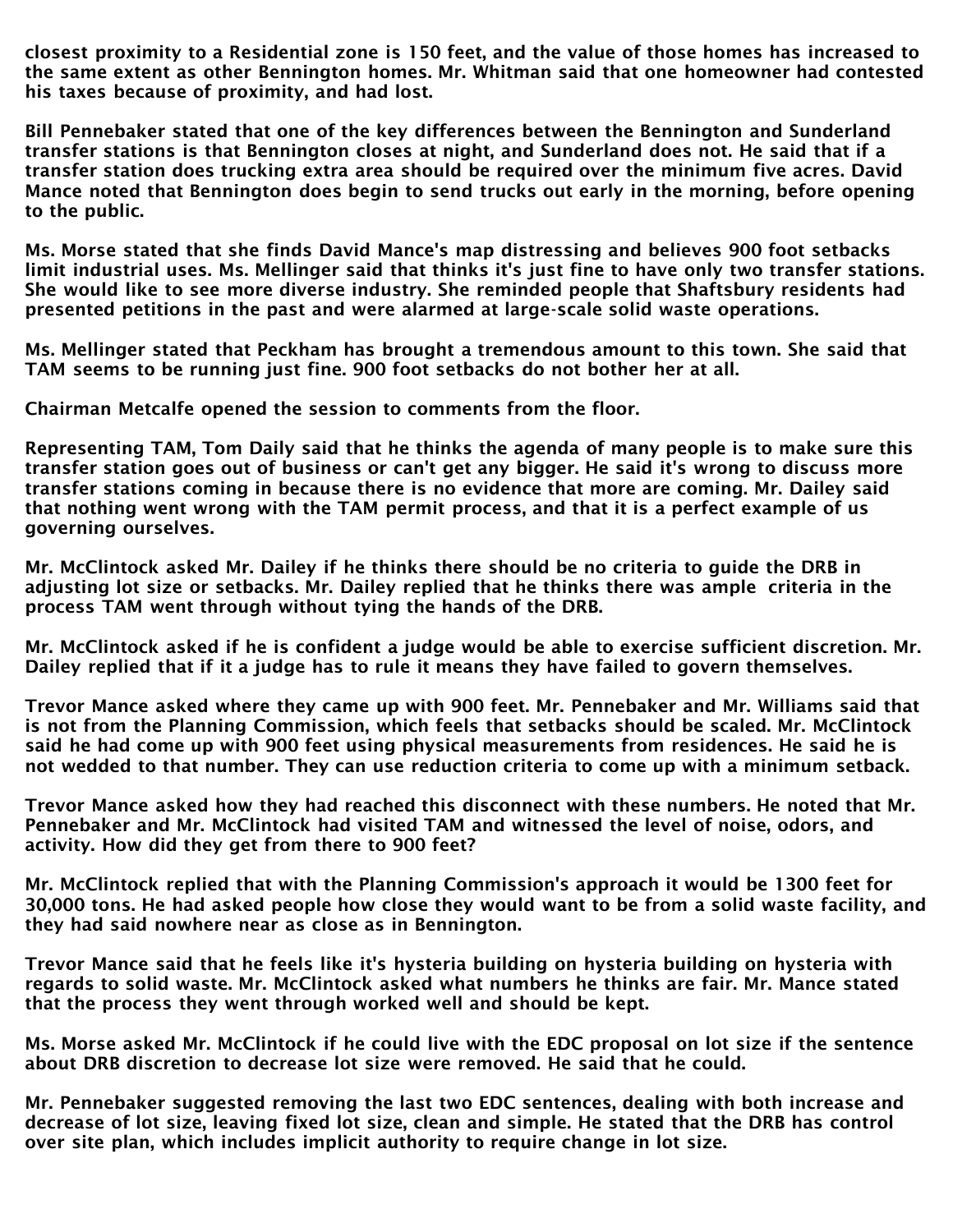David Mance noted that the DRB had done that with regard to that exact site, by denying a garage when the drainage could not be made to work. He agreed with Mr. Pennebaker that a site plan will prove if a lot's size is adequate.

Mr. McClintock noted that a site plan does not stand in isolation, but also includes performance standards. He concurred with Mr. Pennbaker's suggestion to remove the last two sentences on lot size.

Ms. Morse stated that they can tentatively all live with the first EDC sentence, and get rid of the last two. She said they are still far apart on setbacks, and asked what minimum and maximum with reductions should be.

Chairman Metcalfe said that if they go with 900 feet and give the DRB 40% either way, they are real close to agreement. Mr. Pennebaker said that he agrees 900 feet is unrealistically high because there is not that much space in the Industrial zone. He suggested 500 feet with no ability by the DRB to reduce setback.

David Mance said that a 500 foot setback still requires a huge lot; five acres would not work. He thinks there needs to be some flexibility and suggested 500 feet with 20% reduction possible. Mr. McClintock asked how 500 feet could be too much, and Mr. Mance replied that it would be if remediation is eliminated.

Ms. Morse asked if the Planning Commission had intended to ensure that existing transfer stations would not grow, and that no others can come in. Mr. Williams replied that that was not the intent. He said the Commission had taken a practical approach of how much space you would need if you were living next door.

Trevor Mance asked if they had ever mapped it out, like David Mance had done. Mr. Williams replied that they had, many times.

Ms. Morse noted that a 150 foot setback versus a 175 foot setback should be easy to resolve. Mr. McClintock agreed that it would. He also said that the 900 foot setback is not set in stone. His prime concern is standards for remediation.

There was discussion of these standards. The wording on remediation from the EDC document and from Mr. McClintock's proposal were read aloud. Mr. McClintock stated that the difference between the EDC language and his is that the steps for analysis are spelled out in his. He believes that not all DRB members have that capacity for analysis, so he suggests spelling them out.

Referring to Mr. McClintock's steps for analysis, Chairman Metcalfe (also a member of the DRB), said that this is not unlike what the DRB does now. He also noted that Mr. McClintock's language on remediation does not really say anything different from what the EDC says. It just uses more words.

Chairman Metcalfe asked Trevor Mance what Residential setback numbers he would use. Mr. Mance stated that he would use a 700 foot setback with a possible 50% reduction based on Mr. McClintock's criteria.

Mr. Pennebaker said that he could live with 600 feet with a 25% reduction. That would be 450 feet minimum, 750 feet as the upper limit. Chairman Metcalfe stated that he had no problem with that. Mr. Pennebaker confirmed that this setback would apply to Roadside Commercial as well as Residential.

Ms. Porio said she would prefer 600 feet with a 30% reduction, which would yield a 420 foot minimum. Ms. Mellinger said she would not go lower than 450 feet.

David Mance said that this setback would certainly give a larger potential for use of Industrial